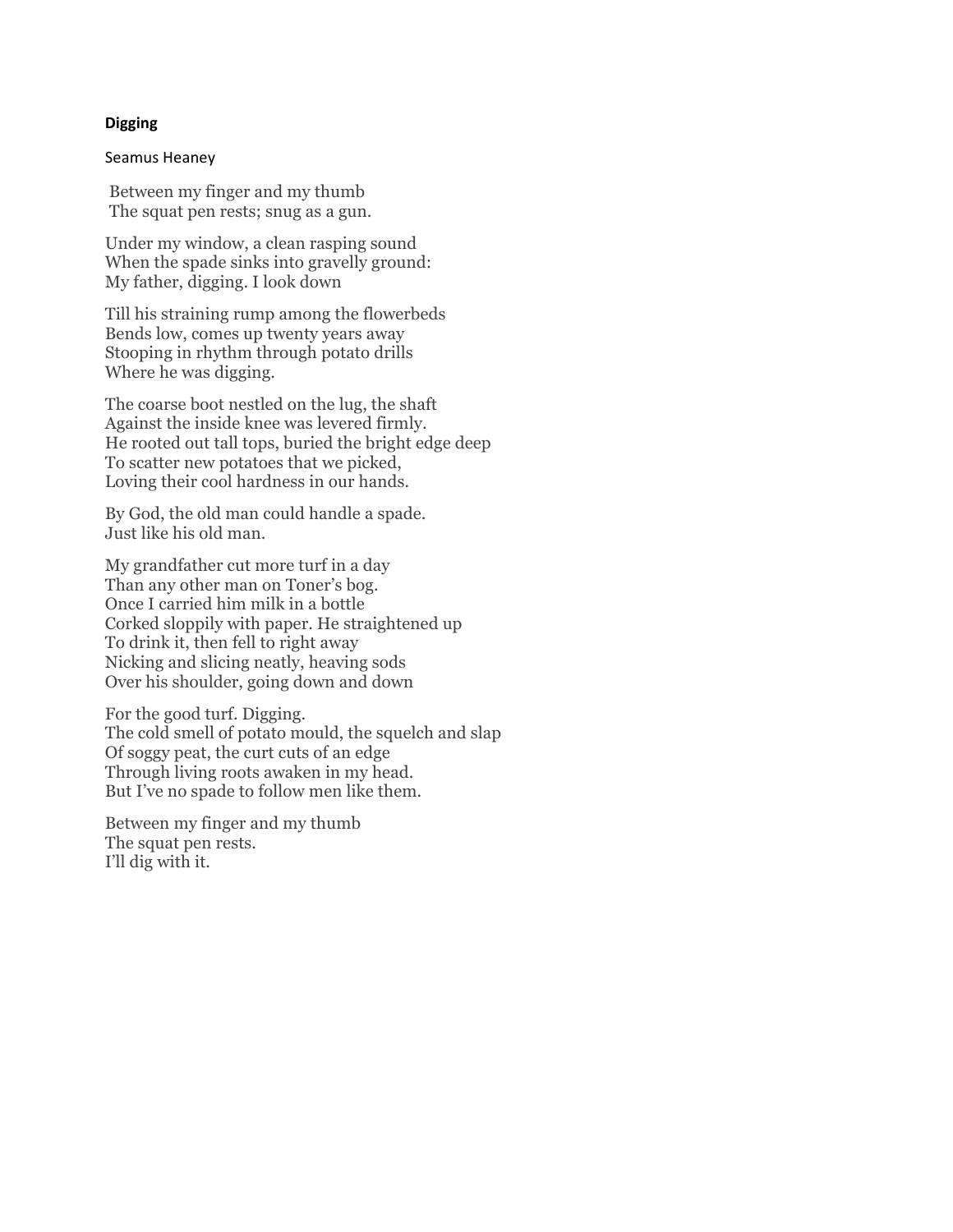### **My People**

#### Robert Wrigley

Not having any money never made them think badly of the moon's monthly vanishing. Besides, there was scientific expertise to be gleaned from beans and a slingshot squab. Also gravy. Their driveways were paved with coal-stove clinkers. An outhouse forgave all sins without confession.

Any star that shone in the morning was a blessing upon them. The problem with newspapers was that they were owned. Coal dust seeded their lungs with the nights they would not live to see. Train whistles moaned, kindly and beneficent. Elsewhere was another myth they did not believe.

Bent as he became, my grandfather found a thousand quarters and purchased a thousand beers therewith. He was thirty when he married my grandmother, who was not quite sixteen and loved his graceful way on the dance floor. My father almost finished fifth grade and half a century later built a grandfather clock.

Rumor always had it there was a picture somewhere of the person they called "Old Man Wrigley," gum magnate and millionaire. He sat right there with them, in the old unplumbed, foundationless, immaculate house. No one ever found the picture but they still believed the old man the relative he was claimed to have been.

Socialists and anarchists, mostly, they disapproved of Democrats but despised Republicans. The few who became cops were forgiven. Several died in wars. Their graves are scattered all over Bluff Hill Cemetery, sometimes a husband and wife with a stranger, or even two, between them.

They would not know what to make of this work I do, which would not seem to them like work at all. Three years ago, I rolled my father's wheelchair to the grace of his namesake, Great-Uncle Arvil. Ninety-two, with Parkinson's my father didn't say much but said, as he always said, "Shit, I hate that name."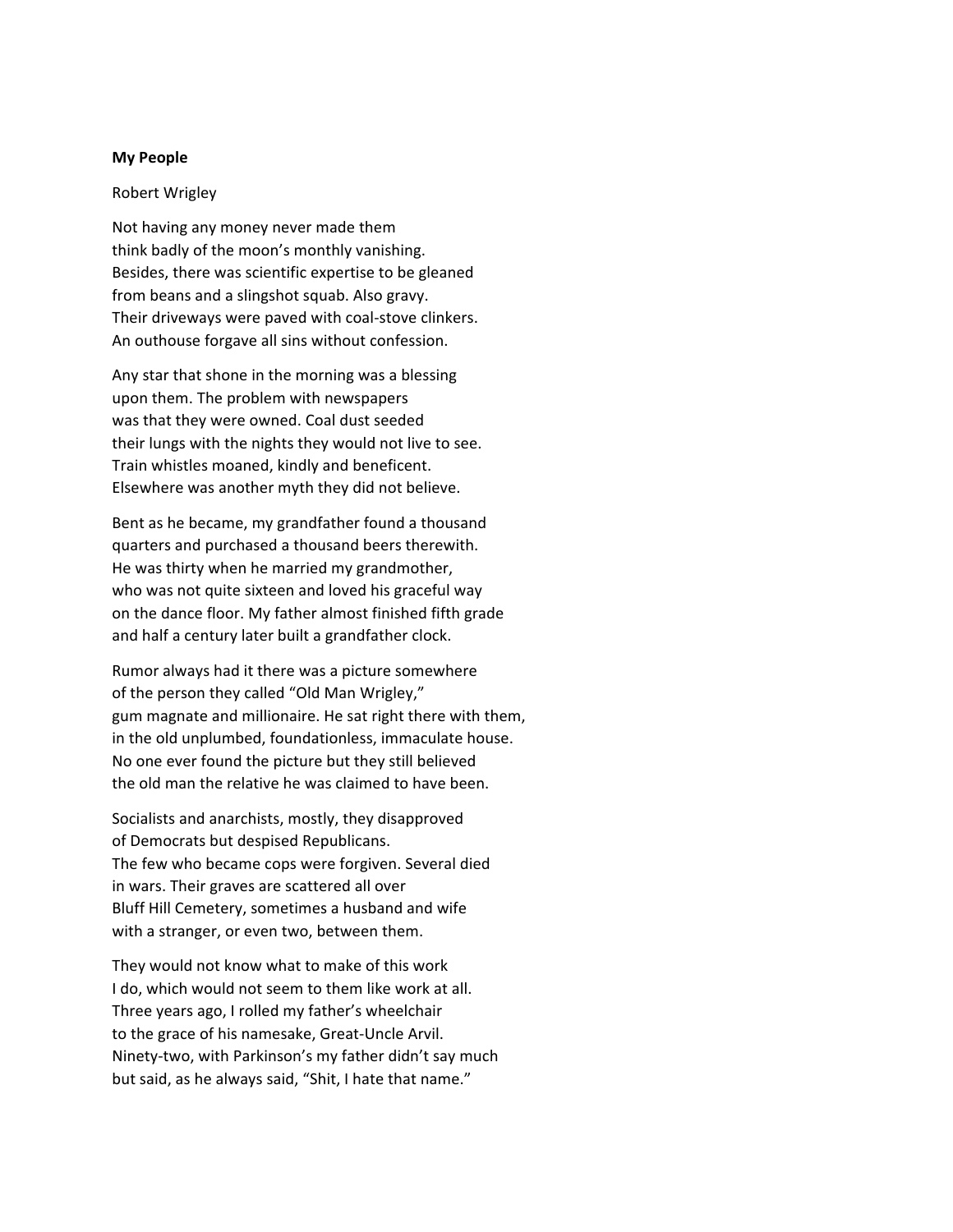# **Portrait Poem**

Write a poem where you detail elements of someone close to your or your family's history. You may choose a single person or two (like Heaney's father and grandfather) or your whole tribe (like Wrigley's crew). The key to these poems are the details, the details, the details. Tolstoy said in the opening line of his great novel, *Anna Karenina:* every happy family is the same and every unhappy family is unhappy in its own unique way. I think every family is unique, happy or not. Find the happy details and the sad.

| Details in Heaney's poem            | Details in Wrigley's poem |
|-------------------------------------|---------------------------|
| Pen                                 | <b>Beans</b>              |
| Rasping sound of shovel in the dirt | slingshot                 |
|                                     |                           |
|                                     |                           |
|                                     |                           |
|                                     |                           |
|                                     |                           |
|                                     |                           |
|                                     |                           |
|                                     |                           |
|                                     |                           |
|                                     |                           |
|                                     |                           |
|                                     |                           |
|                                     |                           |

| Potential details for your own poem |  |
|-------------------------------------|--|
|                                     |  |
|                                     |  |
|                                     |  |
|                                     |  |
|                                     |  |
|                                     |  |
|                                     |  |
|                                     |  |
|                                     |  |
|                                     |  |
|                                     |  |
|                                     |  |
|                                     |  |
|                                     |  |
|                                     |  |
|                                     |  |
|                                     |  |
|                                     |  |